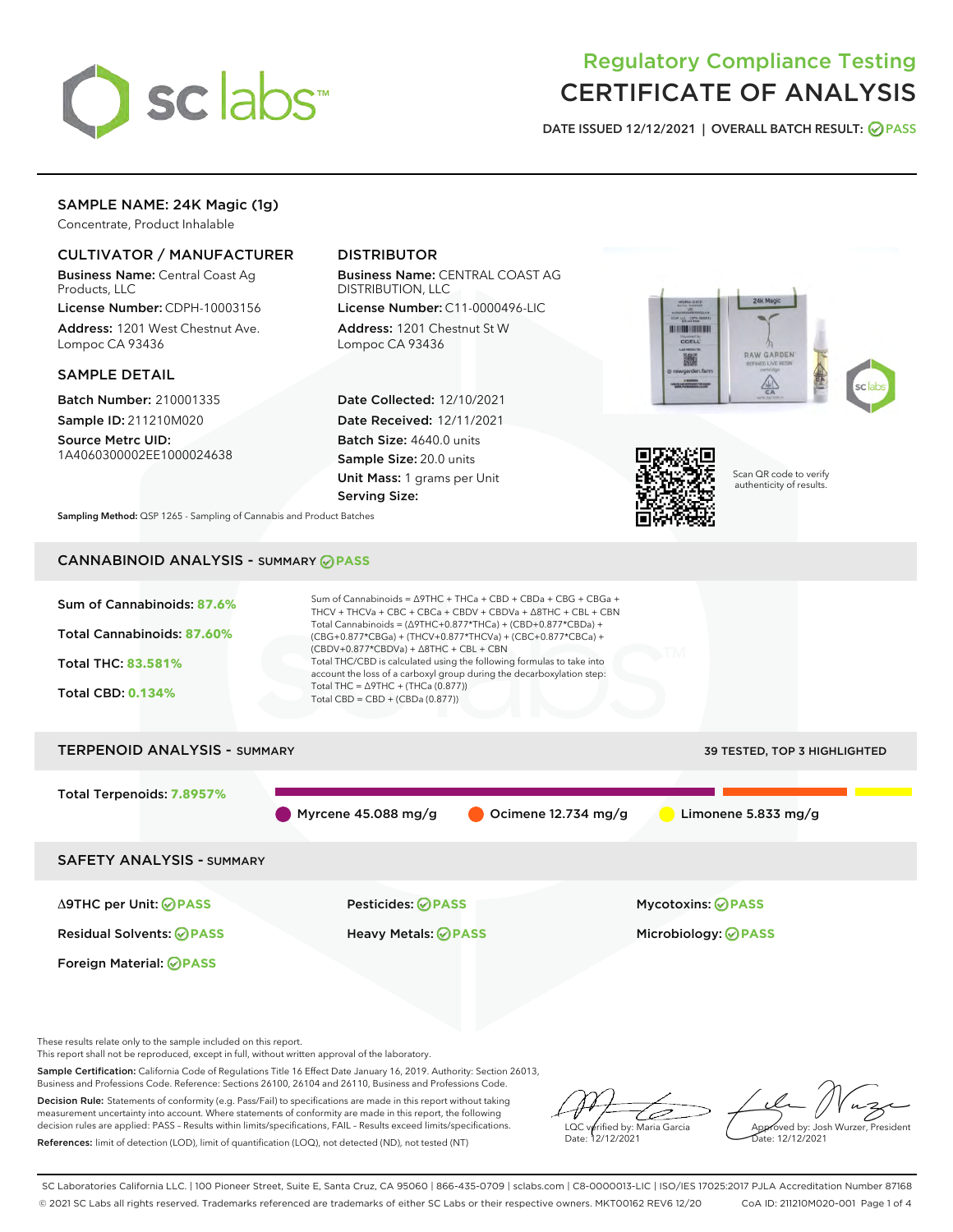



24K MAGIC (1G) | DATE ISSUED 12/12/2021 | OVERALL BATCH RESULT: ☑ PASS

#### CANNABINOID TEST RESULTS - 12/12/2021 2 PASS

Tested by high-performance liquid chromatography with diode-array detection (HPLC-DAD). **Method:** QSP 1157 - Analysis of Cannabinoids by HPLC-DAD

#### TOTAL CANNABINOIDS: **87.60%**

Total Cannabinoids (Total THC) + (Total CBD) + (Total CBG) + (Total THCV) + (Total CBC) + (Total CBDV) + ∆8THC + CBL + CBN

TOTAL THC: **83.581%** Total THC (∆9THC+0.877\*THCa)

TOTAL CBD: **0.134%**

Total CBD (CBD+0.877\*CBDa)

TOTAL CBG: 3.135% Total CBG (CBG+0.877\*CBGa)

TOTAL THCV: 0.48% Total THCV (THCV+0.877\*THCVa)

TOTAL CBC: ND Total CBC (CBC+0.877\*CBCa)

TOTAL CBDV: ND Total CBDV (CBDV+0.877\*CBDVa)

| <b>COMPOUND</b>  | LOD/LOQ<br>(mg/g)          | <b>MEASUREMENT</b><br><b>UNCERTAINTY</b><br>(mg/g) | <b>RESULT</b><br>(mg/g) | <b>RESULT</b><br>(%) |
|------------------|----------------------------|----------------------------------------------------|-------------------------|----------------------|
| <b>A9THC</b>     | 0.06 / 0.26                | ±28.752                                            | 835.81                  | 83.581               |
| <b>CBG</b>       | 0.06/0.19                  | ±1.235                                             | 31.35                   | 3.135                |
| <b>THCV</b>      | 0.1 / 0.2                  | ±0.24                                              | 4.8                     | 0.48                 |
| <b>CBN</b>       | 0.1/0.3                    | ±0.10                                              | 1.5                     | 0.15                 |
| <b>CBD</b>       | 0.07/0.29                  | ±0.062                                             | 1.34                    | 0.134                |
| $\triangle$ 8THC | 0.1/0.4                    | ±0.10                                              | 1.2                     | 0.12                 |
| <b>THCa</b>      | 0.05/0.14                  | N/A                                                | <b>ND</b>               | <b>ND</b>            |
| <b>THCVa</b>     | 0.07/0.20                  | N/A                                                | <b>ND</b>               | <b>ND</b>            |
| <b>CBDa</b>      | 0.02/0.19                  | N/A                                                | <b>ND</b>               | <b>ND</b>            |
| <b>CBDV</b>      | 0.04/0.15                  | N/A                                                | <b>ND</b>               | <b>ND</b>            |
| <b>CBDVa</b>     | 0.03/0.53                  | N/A                                                | <b>ND</b>               | <b>ND</b>            |
| <b>CBGa</b>      | 0.1/0.2                    | N/A                                                | <b>ND</b>               | <b>ND</b>            |
| <b>CBL</b>       | 0.06 / 0.24                | N/A                                                | <b>ND</b>               | <b>ND</b>            |
| <b>CBC</b>       | 0.2 / 0.5                  | N/A                                                | <b>ND</b>               | <b>ND</b>            |
| <b>CBCa</b>      | 0.07 / 0.28                | N/A                                                | <b>ND</b>               | <b>ND</b>            |
|                  | <b>SUM OF CANNABINOIDS</b> |                                                    | 876.0 mg/g              | 87.6%                |

#### **UNIT MASS: 1 grams per Unit**

| ∆9THC per Unit                        | 1120 per-package limit | 835.81 mg/unit  | <b>PASS</b> |
|---------------------------------------|------------------------|-----------------|-------------|
| <b>Total THC per Unit</b>             |                        | 835.81 mg/unit  |             |
| <b>CBD</b> per Unit                   |                        | $1.34$ mg/unit  |             |
| <b>Total CBD per Unit</b>             |                        | $1.34$ mg/unit  |             |
| Sum of Cannabinoids<br>per Unit       |                        | 876.0 mg/unit   |             |
| <b>Total Cannabinoids</b><br>per Unit |                        | $876.0$ mg/unit |             |

# TERPENOID TEST RESULTS - 12/12/2021

Terpene analysis utilizing gas chromatography-flame ionization detection (GC-FID). **Method:** QSP 1192 - Analysis of Terpenoids by GC-FID

| <b>COMPOUND</b>         | LOD/LOQ<br>(mg/g) | <b>MEASUREMENT</b><br><b>UNCERTAINTY</b><br>(mg/g) | <b>RESULT</b><br>(mg/g)                         | <b>RESULT</b><br>(%) |
|-------------------------|-------------------|----------------------------------------------------|-------------------------------------------------|----------------------|
| Myrcene                 | 0.008 / 0.025     | ±0.5816                                            | 45.088                                          | 4.5088               |
| Ocimene                 | 0.011/0.038       | ±0.4088                                            | 12.734                                          | 1.2734               |
| Limonene                | 0.005 / 0.016     | ±0.0834                                            | 5.833                                           | 0.5833               |
| $\upbeta$ Caryophyllene | 0.004 / 0.012     | ±0.1895                                            | 5.323                                           | 0.5323               |
| $\alpha$ Pinene         | 0.005 / 0.017     | ±0.0153                                            | 1.774                                           | 0.1774               |
| <b>B</b> Pinene         | 0.004 / 0.014     | ±0.0159                                            | 1.379                                           | 0.1379               |
| $\alpha$ Humulene       | 0.009/0.029       | ±0.0434                                            | 1.352                                           | 0.1352               |
| Linalool                | 0.009 / 0.032     | ±0.0496                                            | 1.305                                           | 0.1305               |
| trans-ß-Farnesene       | 0.008 / 0.025     | ±0.0388                                            | 1.092                                           | 0.1092               |
| Terpineol               | 0.016 / 0.055     | ±0.0631                                            | 1.027                                           | 0.1027               |
| Terpinolene             | 0.008 / 0.026     | ±0.0150                                            | 0.733                                           | 0.0733               |
| Fenchol                 | 0.010 / 0.034     | ±0.0099                                            | 0.256                                           | 0.0256               |
| Valencene               | 0.009 / 0.030     | ±0.0170                                            | 0.247                                           | 0.0247               |
| Nerolidol               | 0.009/0.028       | ±0.0114                                            | 0.181                                           | 0.0181               |
| $\alpha$ Bisabolol      | 0.008 / 0.026     | ±0.0079                                            | 0.148                                           | 0.0148               |
| Camphene                | 0.005 / 0.015     | ±0.0012                                            | 0.108                                           | 0.0108               |
| Borneol                 | 0.005 / 0.016     | ±0.0032                                            | 0.077                                           | 0.0077               |
| Fenchone                | 0.009 / 0.028     | ±0.0016                                            | 0.055                                           | 0.0055               |
| Caryophyllene<br>Oxide  | 0.010 / 0.033     | ±0.0022                                            | 0.048                                           | 0.0048               |
| <b>3 Carene</b>         | 0.005 / 0.018     | ±0.0005                                            | 0.038                                           | 0.0038               |
| $\alpha$ Phellandrene   | 0.006 / 0.020     | ±0.0005                                            | 0.037                                           | 0.0037               |
| $\alpha$ Terpinene      | 0.005 / 0.017     | ±0.0005                                            | 0.036                                           | 0.0036               |
| $\gamma$ Terpinene      | 0.006 / 0.018     | ±0.0005                                            | 0.030                                           | 0.0030               |
| Citronellol             | 0.003 / 0.010     | ±0.0010                                            | 0.020                                           | 0.0020               |
| Sabinene                | 0.004 / 0.014     | ±0.0002                                            | 0.018                                           | 0.0018               |
| Eucalyptol              | 0.006 / 0.018     | ±0.0005                                            | 0.018                                           | 0.0018               |
| p-Cymene                | 0.005 / 0.016     | N/A                                                | <loq< th=""><th><loq< th=""></loq<></th></loq<> | <loq< th=""></loq<>  |
| Sabinene Hydrate        | 0.006 / 0.022     | N/A                                                | <loq< th=""><th><loq< th=""></loq<></th></loq<> | <loq< th=""></loq<>  |
| Nerol                   | 0.003 / 0.011     | N/A                                                | <loq< th=""><th><loq< th=""></loq<></th></loq<> | <loq< th=""></loq<>  |
| Guaiol                  | 0.009 / 0.030     | N/A                                                | <loq< th=""><th><loq< th=""></loq<></th></loq<> | <loq< th=""></loq<>  |
| (-)-Isopulegol          | 0.005 / 0.016     | N/A                                                | ND                                              | ND                   |
| Camphor                 | 0.006 / 0.019     | N/A                                                | ND                                              | ND                   |
| Isoborneol              | 0.004 / 0.012     | N/A                                                | ND                                              | ND                   |
| Menthol                 | 0.008 / 0.025     | N/A                                                | ND                                              | ND                   |
| R-(+)-Pulegone          | 0.003 / 0.011     | N/A                                                | ND                                              | ND                   |
| Geraniol                | 0.002 / 0.007     | N/A                                                | ND                                              | ND                   |
| <b>Geranyl Acetate</b>  | 0.004 / 0.014     | N/A                                                | ND                                              | ND                   |
| $\alpha$ Cedrene        | 0.005 / 0.016     | N/A                                                | ND                                              | ND                   |
| Cedrol                  | 0.008 / 0.027     | N/A                                                | ND                                              | ND                   |
| <b>TOTAL TERPENOIDS</b> |                   |                                                    | 78.957 mg/g                                     | 7.8957%              |

SC Laboratories California LLC. | 100 Pioneer Street, Suite E, Santa Cruz, CA 95060 | 866-435-0709 | sclabs.com | C8-0000013-LIC | ISO/IES 17025:2017 PJLA Accreditation Number 87168 © 2021 SC Labs all rights reserved. Trademarks referenced are trademarks of either SC Labs or their respective owners. MKT00162 REV6 12/20 CoA ID: 211210M020-001 Page 2 of 4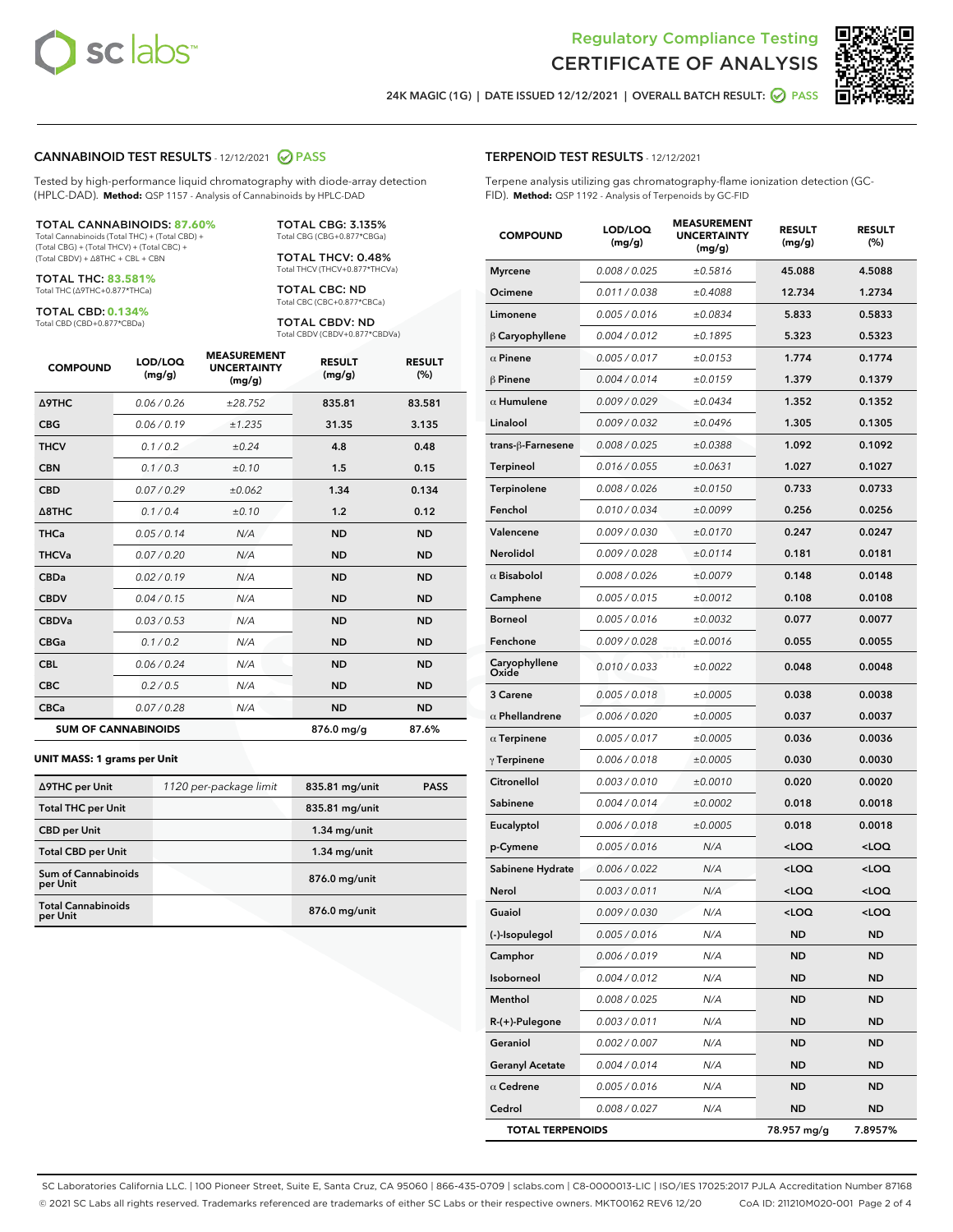



24K MAGIC (1G) | DATE ISSUED 12/12/2021 | OVERALL BATCH RESULT: ● PASS

# CATEGORY 1 PESTICIDE TEST RESULTS - 12/12/2021 2 PASS

Pesticide and plant growth regulator analysis utilizing high-performance liquid chromatography-mass spectrometry (HPLC-MS) or gas chromatography-mass spectrometry (GC-MS). \*GC-MS utilized where indicated. **Method:** QSP 1212 - Analysis of Pesticides and Mycotoxins by LC-MS or QSP 1213 - Analysis of Pesticides by GC-MS

| <b>COMPOUND</b>             | LOD/LOQ<br>$(\mu g/g)$ | <b>ACTION</b><br><b>LIMIT</b><br>$(\mu g/g)$ | <b>MEASUREMENT</b><br><b>UNCERTAINTY</b><br>$(\mu g/g)$ | <b>RESULT</b><br>$(\mu g/g)$ | <b>RESULT</b> |
|-----------------------------|------------------------|----------------------------------------------|---------------------------------------------------------|------------------------------|---------------|
| Aldicarb                    | 0.03/0.08              | $>$ LOD                                      | N/A                                                     | <b>ND</b>                    | <b>PASS</b>   |
| Carbofuran                  | 0.02 / 0.05            | $\ge$ LOD                                    | N/A                                                     | <b>ND</b>                    | <b>PASS</b>   |
| Chlordane*                  | 0.03/0.08              | $>$ LOD                                      | N/A                                                     | <b>ND</b>                    | <b>PASS</b>   |
| Chlorfenapyr*               | 0.03/0.10              | $\geq$ LOD                                   | N/A                                                     | <b>ND</b>                    | <b>PASS</b>   |
| Chlorpyrifos                | 0.02 / 0.06            | $\ge$ LOD                                    | N/A                                                     | <b>ND</b>                    | <b>PASS</b>   |
| Coumaphos                   | 0.02 / 0.07            | $\ge$ LOD                                    | N/A                                                     | <b>ND</b>                    | <b>PASS</b>   |
| Daminozide                  | 0.02 / 0.07            | $\ge$ LOD                                    | N/A                                                     | <b>ND</b>                    | <b>PASS</b>   |
| <b>DDVP</b><br>(Dichlorvos) | 0.03/0.09              | $\ge$ LOD                                    | N/A                                                     | <b>ND</b>                    | <b>PASS</b>   |
| <b>Dimethoate</b>           | 0.03 / 0.08            | $\ge$ LOD                                    | N/A                                                     | <b>ND</b>                    | <b>PASS</b>   |
| Ethoprop(hos)               | 0.03/0.10              | $\ge$ LOD                                    | N/A                                                     | <b>ND</b>                    | <b>PASS</b>   |
| Etofenprox                  | 0.02 / 0.06            | $\ge$ LOD                                    | N/A                                                     | <b>ND</b>                    | <b>PASS</b>   |
| Fenoxycarb                  | 0.03 / 0.08            | $\ge$ LOD                                    | N/A                                                     | <b>ND</b>                    | <b>PASS</b>   |
| Fipronil                    | 0.03/0.08              | $>$ LOD                                      | N/A                                                     | <b>ND</b>                    | <b>PASS</b>   |
| Imazalil                    | 0.02 / 0.06            | $\ge$ LOD                                    | N/A                                                     | <b>ND</b>                    | <b>PASS</b>   |
| Methiocarb                  | 0.02 / 0.07            | $\ge$ LOD                                    | N/A                                                     | <b>ND</b>                    | <b>PASS</b>   |
| Methyl<br>parathion         | 0.03/0.10              | $\ge$ LOD                                    | N/A                                                     | <b>ND</b>                    | <b>PASS</b>   |
| <b>Mevinphos</b>            | 0.03/0.09              | $\ge$ LOD                                    | N/A                                                     | <b>ND</b>                    | <b>PASS</b>   |
| Paclobutrazol               | 0.02 / 0.05            | $>$ LOD                                      | N/A                                                     | <b>ND</b>                    | <b>PASS</b>   |
| Propoxur                    | 0.03/0.09              | $\ge$ LOD                                    | N/A                                                     | <b>ND</b>                    | <b>PASS</b>   |
| Spiroxamine                 | 0.03 / 0.08            | $\ge$ LOD                                    | N/A                                                     | <b>ND</b>                    | <b>PASS</b>   |
| Thiacloprid                 | 0.03/0.10              | $\ge$ LOD                                    | N/A                                                     | <b>ND</b>                    | <b>PASS</b>   |

#### CATEGORY 2 PESTICIDE TEST RESULTS - 12/12/2021 @ PASS

| <b>COMPOUND</b>          | LOD/LOO<br>$(\mu g/g)$ | <b>ACTION</b><br>LIMIT<br>$(\mu g/g)$ | <b>MEASUREMENT</b><br><b>UNCERTAINTY</b><br>$(\mu g/g)$ | <b>RESULT</b><br>$(\mu g/g)$ | <b>RESULT</b> |  |
|--------------------------|------------------------|---------------------------------------|---------------------------------------------------------|------------------------------|---------------|--|
| Abamectin                | 0.03/0.10              | 0.1                                   | N/A                                                     | <b>ND</b>                    | <b>PASS</b>   |  |
| Acephate                 | 0.02/0.07              | 0.1                                   | N/A                                                     | <b>ND</b>                    | <b>PASS</b>   |  |
| Acequinocyl              | 0.02/0.07              | 0.1                                   | N/A                                                     | <b>ND</b>                    | <b>PASS</b>   |  |
| Acetamiprid              | 0.02/0.05              | 0.1                                   | N/A                                                     | <b>ND</b>                    | <b>PASS</b>   |  |
| Azoxystrobin             | 0.02/0.07              | 0.1                                   | N/A                                                     | <b>ND</b>                    | <b>PASS</b>   |  |
| <b>Bifenazate</b>        | 0.01 / 0.04            | 0.1                                   | N/A                                                     | <b>ND</b>                    | <b>PASS</b>   |  |
| <b>Bifenthrin</b>        | 0.02/0.05              | 3                                     | N/A                                                     | <b>ND</b>                    | <b>PASS</b>   |  |
| <b>Boscalid</b>          | 0.03/0.09              | 0.1                                   | N/A                                                     | <b>ND</b>                    | <b>PASS</b>   |  |
| Captan                   | 0.19/0.57              | 0.7                                   | N/A                                                     | <b>ND</b>                    | <b>PASS</b>   |  |
| Carbaryl                 | 0.02/0.06              | 0.5                                   | N/A                                                     | <b>ND</b>                    | <b>PASS</b>   |  |
| Chlorantranilip-<br>role | 0.04/0.12              | 10                                    | N/A                                                     | <b>ND</b>                    | <b>PASS</b>   |  |
| Clofentezine             | 0.03/0.09              | 0.1                                   | N/A                                                     | <b>ND</b>                    | <b>PASS</b>   |  |

| <b>CATEGORY 2 PESTICIDE TEST RESULTS</b> - 12/12/2021 continued |  |
|-----------------------------------------------------------------|--|
|-----------------------------------------------------------------|--|

| <b>COMPOUND</b>               | LOD/LOQ<br>(µg/g) | <b>ACTION</b><br>LIMIT<br>$(\mu g/g)$ | <b>MEASUREMENT</b><br><b>UNCERTAINTY</b><br>$(\mu g/g)$ | <b>RESULT</b><br>(µg/g) | <b>RESULT</b> |
|-------------------------------|-------------------|---------------------------------------|---------------------------------------------------------|-------------------------|---------------|
| Cyfluthrin                    | 0.12 / 0.38       | 2                                     | N/A                                                     | <b>ND</b>               | <b>PASS</b>   |
| Cypermethrin                  | 0.11 / 0.32       | $\mathcal{I}$                         | N/A                                                     | <b>ND</b>               | <b>PASS</b>   |
| Diazinon                      | 0.02 / 0.05       | 0.1                                   | N/A                                                     | <b>ND</b>               | <b>PASS</b>   |
| Dimethomorph                  | 0.03 / 0.09       | 2                                     | N/A                                                     | <b>ND</b>               | <b>PASS</b>   |
| Etoxazole                     | 0.02 / 0.06       | 0.1                                   | N/A                                                     | <b>ND</b>               | <b>PASS</b>   |
| Fenhexamid                    | 0.03 / 0.09       | 0.1                                   | N/A                                                     | <b>ND</b>               | <b>PASS</b>   |
| Fenpyroximate                 | 0.02 / 0.06       | 0.1                                   | N/A                                                     | <b>ND</b>               | <b>PASS</b>   |
| Flonicamid                    | 0.03 / 0.10       | 0.1                                   | N/A                                                     | <b>ND</b>               | <b>PASS</b>   |
| Fludioxonil                   | 0.03 / 0.10       | 0.1                                   | N/A                                                     | <b>ND</b>               | <b>PASS</b>   |
| Hexythiazox                   | 0.02 / 0.07       | 0.1                                   | N/A                                                     | <b>ND</b>               | <b>PASS</b>   |
| Imidacloprid                  | 0.04 / 0.11       | 5                                     | N/A                                                     | <b>ND</b>               | <b>PASS</b>   |
| Kresoxim-methyl               | 0.02 / 0.07       | 0.1                                   | N/A                                                     | <b>ND</b>               | <b>PASS</b>   |
| Malathion                     | 0.03 / 0.09       | 0.5                                   | N/A                                                     | <b>ND</b>               | <b>PASS</b>   |
| Metalaxyl                     | 0.02 / 0.07       | $\overline{c}$                        | N/A                                                     | <b>ND</b>               | <b>PASS</b>   |
| Methomyl                      | 0.03 / 0.10       | $\mathcal{I}$                         | N/A                                                     | <b>ND</b>               | <b>PASS</b>   |
| Myclobutanil                  | 0.03 / 0.09       | 0.1                                   | N/A                                                     | <b>ND</b>               | <b>PASS</b>   |
| Naled                         | 0.02 / 0.07       | 0.1                                   | N/A                                                     | <b>ND</b>               | <b>PASS</b>   |
| Oxamyl                        | 0.04 / 0.11       | 0.5                                   | N/A                                                     | <b>ND</b>               | <b>PASS</b>   |
| Pentachloronitro-<br>benzene* | 0.03/0.09         | 0.1                                   | N/A                                                     | <b>ND</b>               | <b>PASS</b>   |
| Permethrin                    | 0.04 / 0.12       | 0.5                                   | N/A                                                     | <b>ND</b>               | <b>PASS</b>   |
| Phosmet                       | 0.03 / 0.10       | 0.1                                   | N/A                                                     | <b>ND</b>               | <b>PASS</b>   |
| Piperonylbu-<br>toxide        | 0.02 / 0.07       | 3                                     | N/A                                                     | <b>ND</b>               | <b>PASS</b>   |
| Prallethrin                   | 0.03 / 0.08       | 0.1                                   | N/A                                                     | <b>ND</b>               | <b>PASS</b>   |
| Propiconazole                 | 0.02 / 0.07       | 0.1                                   | N/A                                                     | <b>ND</b>               | <b>PASS</b>   |
| Pyrethrins                    | 0.04 / 0.12       | 0.5                                   | N/A                                                     | <b>ND</b>               | <b>PASS</b>   |
| Pyridaben                     | 0.02 / 0.07       | 0.1                                   | N/A                                                     | <b>ND</b>               | <b>PASS</b>   |
| Spinetoram                    | 0.02 / 0.07       | 0.1                                   | N/A                                                     | <b>ND</b>               | <b>PASS</b>   |
| Spinosad                      | 0.02 / 0.07       | 0.1                                   | N/A                                                     | <b>ND</b>               | <b>PASS</b>   |
| Spiromesifen                  | 0.02 / 0.05       | 0.1                                   | N/A                                                     | <b>ND</b>               | <b>PASS</b>   |
| Spirotetramat                 | 0.02 / 0.06       | 0.1                                   | N/A                                                     | <b>ND</b>               | <b>PASS</b>   |
| Tebuconazole                  | 0.02 / 0.07       | 0.1                                   | N/A                                                     | <b>ND</b>               | <b>PASS</b>   |
| Thiamethoxam                  | 0.03 / 0.10       | 5                                     | N/A                                                     | <b>ND</b>               | <b>PASS</b>   |
| Trifloxystrobin               | 0.03 / 0.08       | 0.1                                   | N/A                                                     | <b>ND</b>               | <b>PASS</b>   |

SC Laboratories California LLC. | 100 Pioneer Street, Suite E, Santa Cruz, CA 95060 | 866-435-0709 | sclabs.com | C8-0000013-LIC | ISO/IES 17025:2017 PJLA Accreditation Number 87168 © 2021 SC Labs all rights reserved. Trademarks referenced are trademarks of either SC Labs or their respective owners. MKT00162 REV6 12/20 CoA ID: 211210M020-001 Page 3 of 4